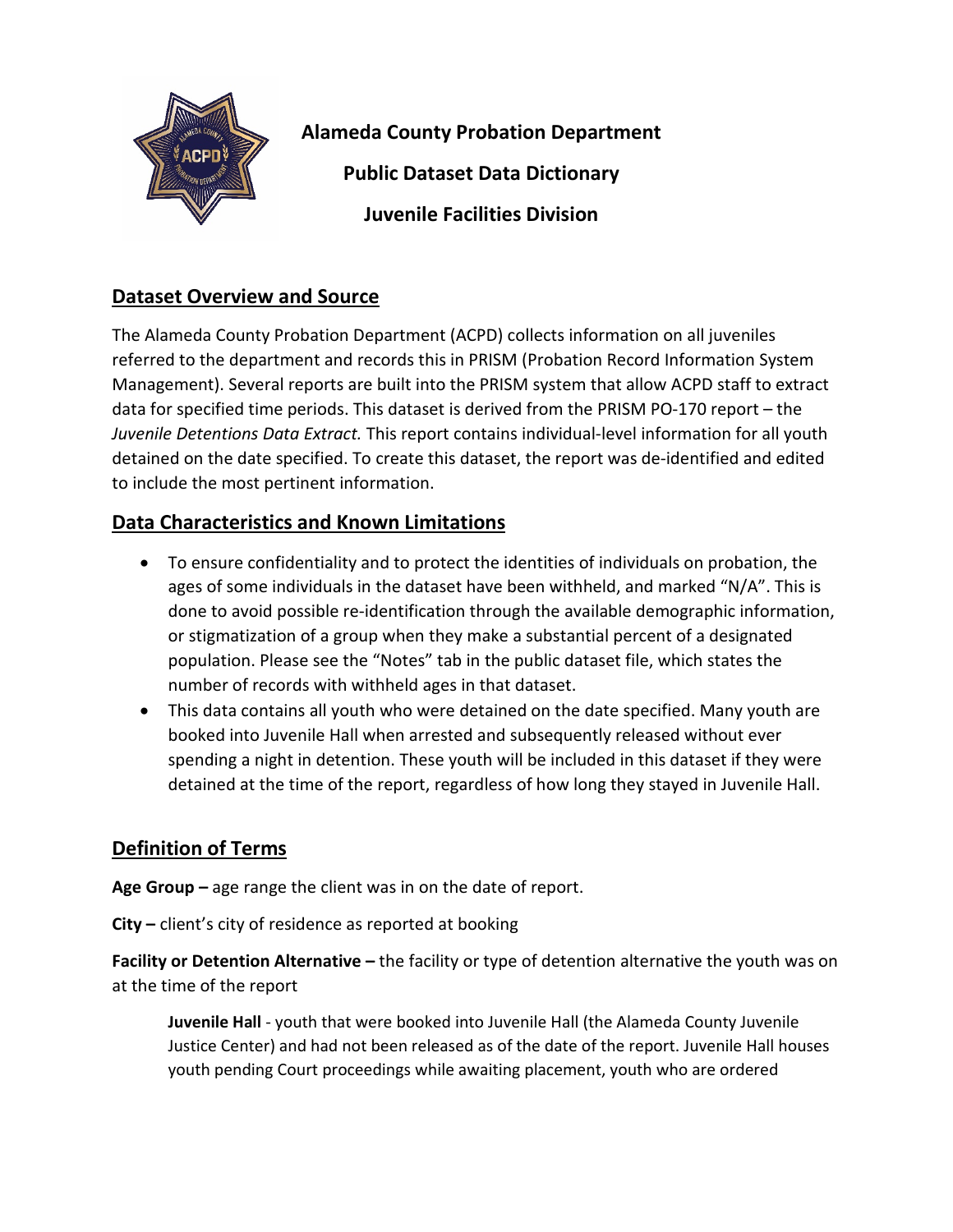detained by the Court, youth who are under the jurisdiction of the Adult Court, and youth on courtesy holds for other jurisdictions.

**Camp Sweeney –** youth housed in Camp Wilmont Sweeney on the date of the report. Camp Sweeney is a 24-hour local residential placement for court-ordered commitments for male youth, ages 15 to 18. The program offers treatment, rehabilitation, and education within a structured living environment as a placement alternative to group homes and the State Department of Juvenile Justice. Camp Sweeney is an open setting and not secured by physical barriers. Residents receive education, vocational training, counseling services, and cognitive behavioral therapy. Cognitive family home visits, family reunification, and reintegration into the community are integral parts of the program.

**Home Supervision –** youth under Home Supervision on the date of the report. Home Supervision is a program offered as an alternative to detention. A minor placed on Home Supervision by the Court or Probation Officer is required to sign a written promise (contract) that he/she understands and will observe the specific conditions of the program. The conditions may include curfew, school attendance, requirements related to the protection of the minor, the person or property of another, or to the minor's appearance at Court hearings.

**GPS Monitoring -** youth on Global Positioning System monitoring devices on the date of the report. Global Positioning System is a program offered as an alternative to detention. GPS monitoring devices are used for minors released from Juvenile Hall during the adjudication process.

**Gender –** gender of the client as recorded at booking.

**Race Group –** race group of client as recorded at booking.

**Asian/Pacific Islander** – a person whose ancestry can be identified as Asian Indian, Cambodian, Chinese, Filipino, Japanese, Korean, Laotian, Vietnamese, other Asian, Pacific Islander, Samoan, Guamanian, or Hawaiian.

**Black** – a person whose ancestry is any of the black racial groups of Africa.

**Hispanic** – a person of Mexico, Puerto Rico, Cuba, Central and South America or other Spanish culture or origin regardless of race.

**American Indian** – a person whose ancestry is any Native American tribe.

**Other** – a person who cannot be linked to any of the general or specific racial/ethnic groups listed

**White** – a person whose ancestry is any of the original peoples of Europe, North Africa, or the Middle East.

| <b>Position</b> | <b>Element</b> | <b>Definition</b>                  | Codes        |
|-----------------|----------------|------------------------------------|--------------|
|                 | ID             | Identification number unique to    | ###          |
|                 |                | each individual                    |              |
|                 | Age Group      | The age group the individual falls | 13 and under |
|                 |                | into on the date of the report     | $14 - 15$    |

## **Data Element and Values Defined**